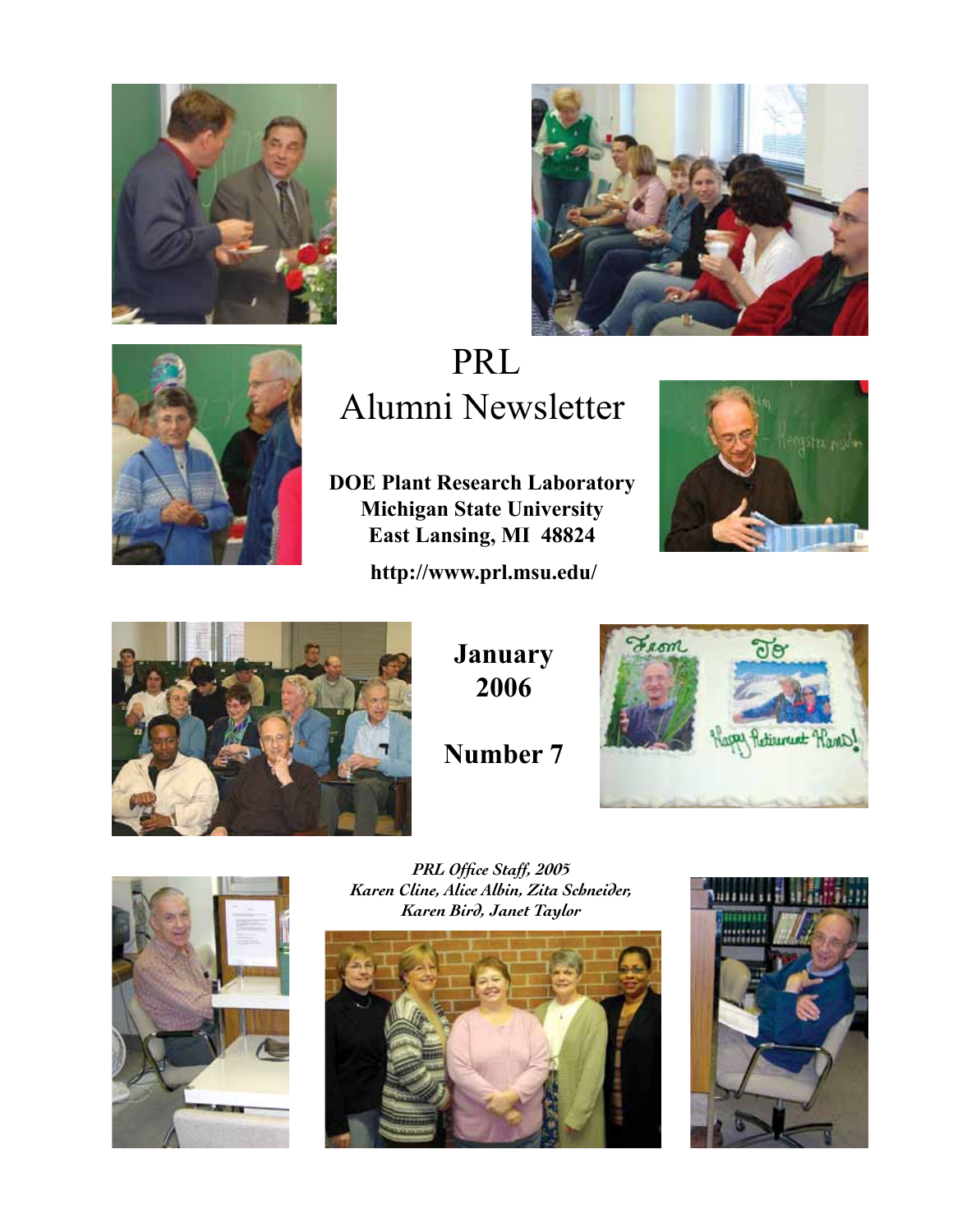

*Greetings, Alumni!*

We've enjoyed another busy, productive year in the PRL. While MSU celebrated its sesquicentennial in a year-long celebration ranging from daily tours of the President's home on campus to parades and special exhibits across campus, we at the PRL quietly observed the fortieth year since its inception by Anton Lang in 1965.

In 2005, we also celebrated Hans Kende's career of outstanding personal and scientific achievements, as well as his formal retirement from active duty in the PRL. Like Jan Zeevaart the preceding year, Hans presented the Anton Lang Memorial Seminar in April, a most fitting event to mark the completion of active research. In November, Plant Biology and the PRL hosted a reception in Hans's honor. A few photos from this reception grace the cover of this newsletter. We know that Hans has enjoyed the digital camera and photo printer that were presented to him at the time of his seminar. But you should know that much more meaningful to him were the two books of letters gathered from alumni and colleagues, presented to him at the reception. If you were one of over a hundred who sent letters, you probably received a letter in return from Hans.

With the exception of Hans's move to Emeritus status, the faculty remained stable for the entire year, as did the Office Staff (see newsletter cover). At least with respect to the faculty roster, we will not be saying this in the coming year. We are pleased to report that we have been able

to hire two new faculty members to offset the loss of Lee McIntosh and Jan Zeevaart. Federica Brandizzi will join us in April and Markus Pauly in November. We will introduce them more formally in the next edition of the newsletter.

Another change will take effect with the beginning of the new academic year next September. After 13 years as Director of the PRL, I have decided that it is time for new leadership and new ideas. The faculty has chosen Mike Thomashow as the next Director, and both Dean Leroi and Mike have agreed to their recommendation. While many of the details of the transition remain to be clarified, we anticipate that Mike will assume the Director duties in the fall of 2006. While I expect to remain fully engaged in the life of the PRL, I am looking forward to spending more time on research and less time on administration.

Many PRL old-timers have fond memories of an era when the current office area was a break room and mid-morning and mid-afternoon, students, postdocs, and faculty would stream in to indulge in a cup of coffee and informal conversation with colleagues. This past fall, we decided to reinstitute this practice—on a small scale—with the First Friday Kaffee Klatsch. On the first Friday in October, everyone in the building was invited for coffee, a pastry, and conversation in room 168. Our first three gatherings have been wonderfully successful and we look forward to monthly repetitions.

Finally, we've added a new feature to the PRL web site: Archive and History (http://www.prl.msu.edu/history/). At the moment, it contains the updated history of the PRL, a "brag" list of honors and awards obtained by PRL faculty, and the scanned pages of the memory book "Lang's Gang." This last includes contributions of many alumni and was given to Anton Lang in 1978 on the occasion of his retirement as Director of the PRL. Additional features will be added this year, such as the profiles of all PRL faculty, present and past, and a searchable photo archive. Please visit the site often!

Best wishes for a happy and prosperous year!

#### **Ken Keegstra**

These students are on a weed "scavenger hunt," part of Pat Tranel's course, Introduction to Weed Science, at the University of Illinois. "Their mission is to bring back to me as many as they can of the 65 weed species that they are required to know for the class. Of course, they also must correctly identify each

weed before I will check it off their list. The group that gets the most weeds checked off wins 10 extra credit points per person and, more importantly, bragging rights for the semester. Students comment that the scavenger hunt really helps them in learning to identify the weeds, and they also appreciate seeing the weeds in their natural habitats, as opposed to seeing just the greenhouse-grown specimens." (Thanks to Pat Tranel, GA, 1992-96, Keegstra.)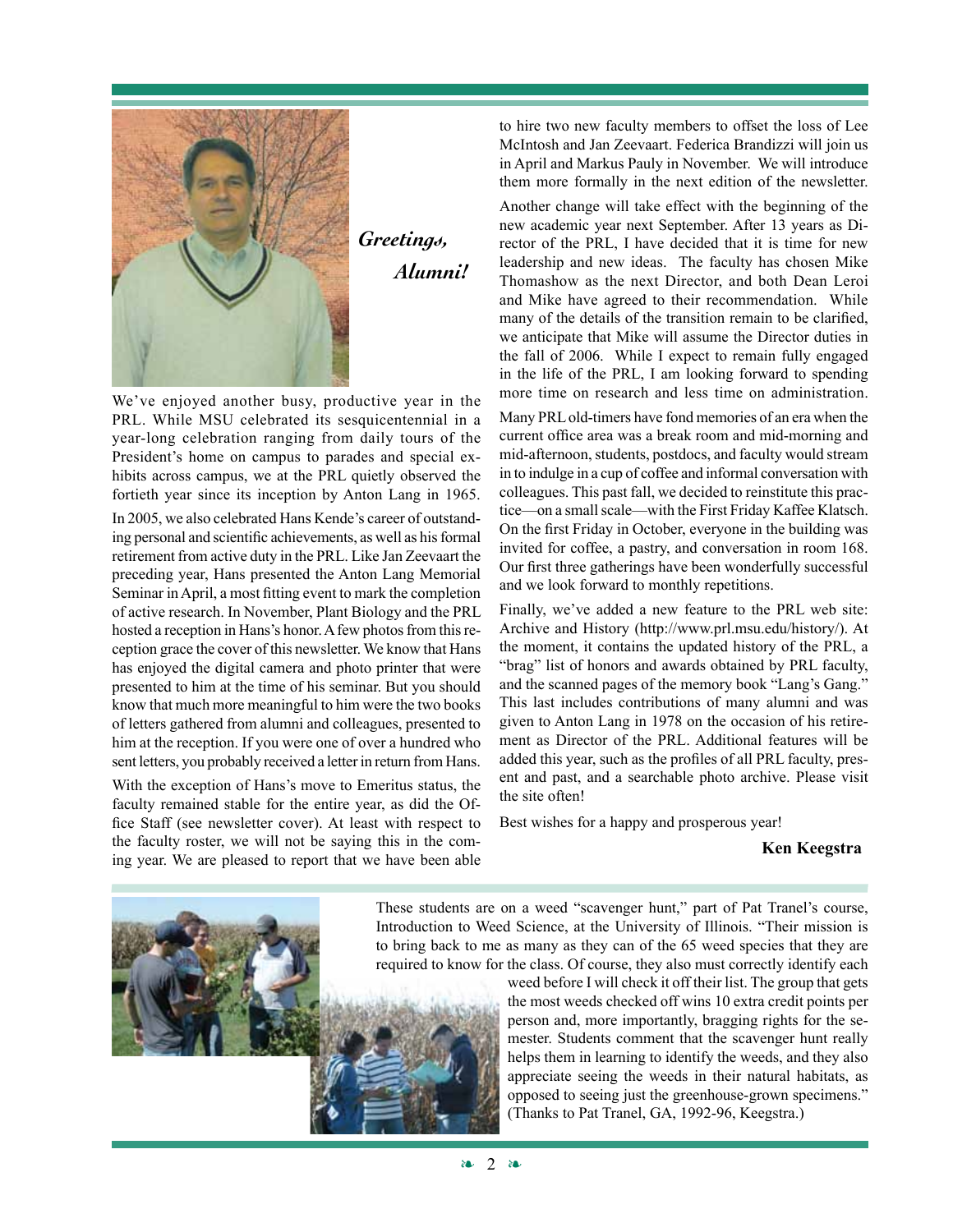# **PRL Faculty**

#### **Hans Kende—Looking Back and Forward**

Like some other initial faculty members of the PRL, I was under thirty years old when I assumed my position in 1965. This gave rise to a number of humorous situations. On one occasion, when ladies came for a Faculty Folks meeting to our house and I opened the door to the first one, she asked me, "is your mom at home"? Forty great years have passed since then, during which biology underwent breathtaking developments. I had the good fortune to be a participant in this

progress and to have had many coworkers who were not only excellent scientists but also fun people to work with. I am grateful to the over 100 former and current PRLers who sent me letters on the occasion of my official retirement at the end of 2005. Many important things have not changed in the PRL: it is still a closely knit group of scientists trying to do great science and feeling also responsible for the



success of each other's programs. Some things have changed though as part of a general trend: doing science is not as much fun as it used to be. Gone are the daily joint coffee breaks, the canoe and camping trips, and the practical jokes. We used to work hard on evenings and weekends, but we also found time to relax in each other's company, which is, by no means, time lost for science. Today's pressures are too intense to permit such diversions. This is a

great loss because creativity is not necessarily helped by keeping one's nose too close to the grindstone. I am looking forward to handing over my lab to our new colleague, Federica Brandizzi, to continuing participation in many activities of the PRL and the University, and to maintaining my office for writing, following the literature, and occasional reviewing (only of stuff that interests me!).



### **Here's a headline Jonathan Walton feared he would never see:**

#### **XII Congress on Molecular Plant-Microbe Interactions A Success!**

As President of the International Society for Molecular Plant-Microbe Interactions, Jonathan felt the responsibility for success of the biennial meeting squarely on his shoulders. So when Hurricane Emily positioned herself to roar through Cancun the very weekend the meeting was scheduled to open there in July, Jonathan, already in Mexico himself, had to make the call to postpone the meeting. It seemed safe to reschedule the meeting in Cancun in December. That is, until Hurricane Wilma roared through in late October, leaving a path of devastation that will take months to clean up. Reluctant to abandon the idea of holding the meeting in Mexico, and reluctant to change the date one more time, the Society moved the venue to Merida, not far from Cancun, but unscathed by the hurricanes. In the end, over

550 people attended the Congress, concluding December 19. With excellent programs and presentations, the meeting was deemed a great success by organization members. (For a report on the meeting, visit the website: http://www.ismpminet.org/)



**Jianping Yu**, once a postdoc in Lee McIntosh's lab and then appointed a research assistant professor, left us in June for a position at the Center for Basic Science, National Renewable Energy Lab in Golden, Colorado. His work there "attempts to achieve light-driven, sustained hydrogen production from cyanobacteria by introducing an oxygen-tolerant hydrogenase into *Synechocystis*."

❧ 3 ❧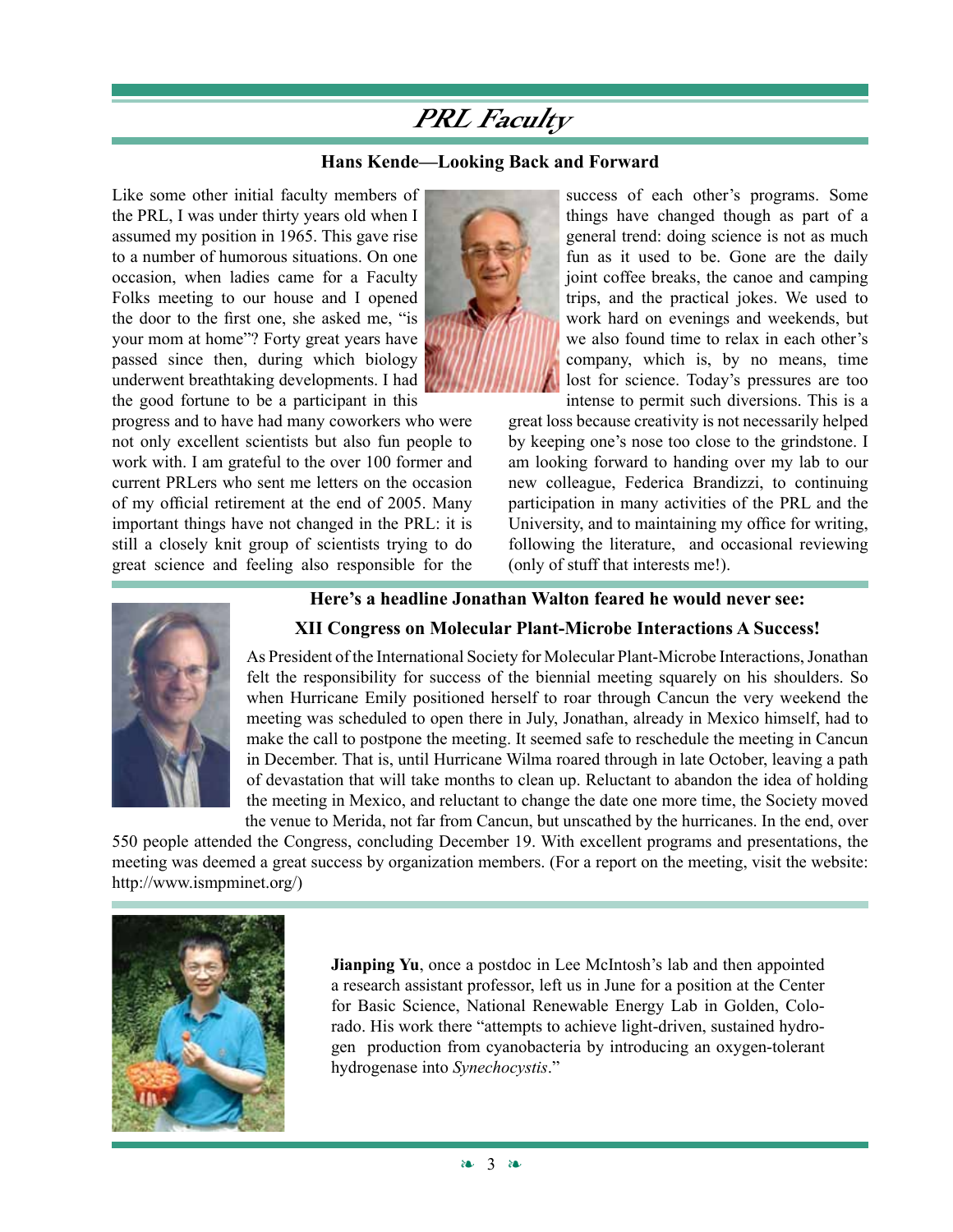# **Our Students New Additions to the PRL in 2005**



**Jonathan Davis** (PLB) came to us from North Carolina State University, Raleigh, where he completed his BS in Biochemistry. It wasn't until Jonathan's need for a summer job landed him in Wendy Boss's lab at NCSU that he discovered his passion for scientific research and changed his

major from psychology. His undergraduate research centered on enzymes of the phosphoinositide signaling pathway of Arabidopsis. Leisure pursuits include making music, primarily on guitar and mandolin.

**Jackson Gehan** (PLB) earned his BS in Biochemistry at the University of Wisconsin-Madison. Jackson's undergraduate work included a study on the regulation of transitory starch breakdown in plant leaves. He is interested in metabolic pathways and genetic regulation of those pathways. Jackson's interest in learning how things work has led him to train for a career in research.

**Wei-ning Huang** (PLB) comes to us from National Taiwan University in Taipei with a BS in Botany. During her course of study, Wei-ning was involved in several areas of research: ecology of tropical rainforests, circadian rhythm of the cyanobacterium *Synechococcus*, protein import into chloroplasts, and light-regulated plant development. With her interest in plant science, coupled with a strong interest in language and philosophy, Wei-ning hopes for a career in teaching and writing.

**Navneet Kaur** (CMB) earned his BS in Botany and MS in Plant Molecular Biology at the University of Delhi, New Delhi, India. Navneet's MS project involved identification and characterization of AUX/ IAA genes from rice. She hopes to conduct her doctoral research in the area of signal transduction and gene regulation on her way to a career in scientific research.

**Eric Moellering** (BMB) completed his BS in Biochemistry at the University of Nebraska, Lincoln. Eric's undergraduate experience in John Markwell's lab and in the Genome Core Research Facility at UNL enticed him to continue his studies in the molecular biology and biochemistry of plants. Specific interests include metabolic engineering, signal transduction, and plant-microbe interactions.



**Wanessa Wight** (CMB) hails from Mount Clemens, MI, and has completed BS degrees at MSU in Horticulture and Psychology. Once having narrowed her varied interests to plant genetics, Wanessa enjoyed working in Andreas

Weber's lab on a project involving production of constructs to transform tobacco plants with the goal of increasing plant nitrate reduction capacity. Wanessa hopes to establish her own research lab and teach at the university level.

**Chengliang Zhang** (GEN) earned his BS in Plant Genetics and Breeding at Shandong Agricultural University and his MS in Plant Molecular Genetics at China Agricultural University in Beijing. He transferred here from the doctoral program in Interdepartmental Genetics at Iowa State University.

**Jonathan Vogel** (Thomashow lab), Ph.D., Cell & Molecular Biology: "Transcription factors that configure the low temperature transcriptome of *Arabidopsis thaliana.*" Jonathan was happy to tell us his plans: "I'm heading to the University of Florida for a post-doc with Harry Klee. It will be a nice change of weather for a few years!"

**2005 Dissertation Defenses Tony Schilmiller** (Howe lab), Ph.D., Biochemistry & Molecular Biology: "Biochemical and physiological studies on plant oxylipins." Early in 2006, Tony will move across the street to a postdoctoral position



in Rob Last's lab in Biochemistry. (See photo, page 6.)

**Travis Orth** (Hu lab) MS, Cell & Molecular Biology. "The Role of PEX11 and PEX12 proteins in peroxisome biogenesis in *Arabidopsis thaliana."*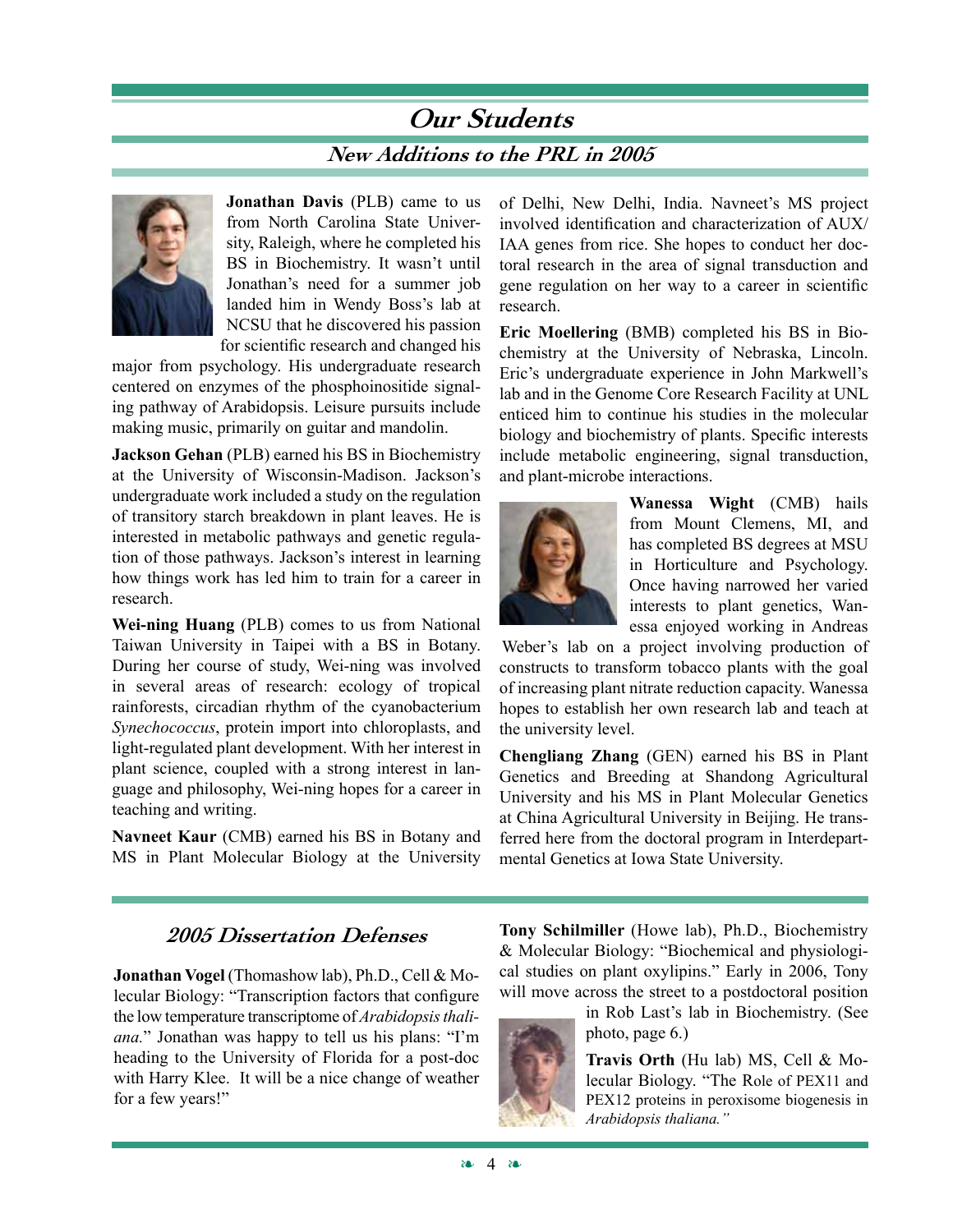# **Postdocs and Staff**

#### ❧ **He Lab**



**Yulia Trukhina** worked in Andreas Weber's lab for nearly three years before joining the PRL. She is a Ph.D. Candidate in Plant Biology at Cologne University, Germany. Her thesis topic is "Characterization of putative plastidic

hexose transporters."

#### ❧ **Hu Lab**



**Mintu Desai** earned his Ph.D. at the Jawaharlal Nehru University (International Centre for Genetic Engineering & Biotechnology) in New Delhi, India, with a thesis entitled "Cloning and

characterisation of a salt stress inducible gene encoding voltage dependent anion channel from *Pennisetum glaucum.*" Mintu conducted postdoctoral research in the Lundberg Lab at Gothenburg University, Sweden, before coming to MSU. (Husband of Vandana Yadav.)

#### ❧ **Keegstra/Froehlich Lab**



**Joanna Tripp** earned her Diploma and Ph.D. degrees in Biology at Johann Wolfgang Goethe-University, Frankfurt am Main, Germany. Her dissertation was entitled "Function of cytoplasmic sHsps in the heat stress response of

tomato." Joanna is working with the chloroplast protein import group.

#### ❧ **Larkin Lab**

**Hongbo Gao** earned his MS in Genetics at Sechuan University and his Ph.D. in Genetics in Kathy Osteryoung's lab at MSU. His dissertation was entitled "Dynamin-related proteins are involved in chloroplast division and morphogenesis."



**Inga Krassovskaya** worked in Andreas Weber's lab for nearly three years on carbohydrate metabolism and hexokinase-related genes and proteins. She earned her MS in Plant Physiology and Biochemistry at the Al-Faraby

Kazakh State National Univ., Kazakhstan. Her thesis title: "Genes of protein phosphatases PP1 and PP2A in gametophytic tissue potato, maize, and wheat."



**Vandana Yadav** earned her Ph.D. in Life Sciences at Jawaharlal Nehru University in New Delhi with a thesis entitled, "Light-regulated modulation of Z-box containing promoters during early seedling development in *Arabidopsis* 

*thaliana*." Vandana has been working at the National Centre for Plant Genome Research in New Delhi. (Wife of Mintu Desai.)

### **Postdocs—Moving On**

| <b>RA</b> | LAB             | <b>LOCATION AFTER LEAVING PRL</b>                         |
|-----------|-----------------|-----------------------------------------------------------|
| Fan       | Wolk            | Northwestern University, Chicago, IL                      |
| Fowler    | Thomashow       | Massey University Veterinary School, New Zealand          |
| Hauck     | He              | Virginia Commonwealth University, Richmond, VA            |
| Kim       | Kende           | Kyungpook Natl. University, Daegu, Rep. of Korea          |
| Lee D-J   | Zeevaart        | Chonnam Natl. University, Kwangju, Rep. of Korea          |
| Lee Y-H   | He              | National Inst. of Agric. Scis. & Technology, Suwon, Korea |
| Qin       | Zeevaart        | Davis, CA                                                 |
| Schwartz  | <b>Zeevaart</b> | Davis, CA                                                 |
| Zarka     | Thomashow       | Owner, Wild Birds Unlimited, Okemos, MI                   |

Dr. Kinya Nomura, a postdoc in Sheng Yang He's lab since 2000, has been named a recipient of the 2006 Young Scientist Award by the Phytopathological Society of Japan. This annual award recognizes the contributions of three scientists under the age of 35 to the field of plant pathology in Japan. Kinya will attend the Society's annual meeting in June 2006 in Hokkaido, where the awards will be presented.

**2006 Young Scientist Award Announced**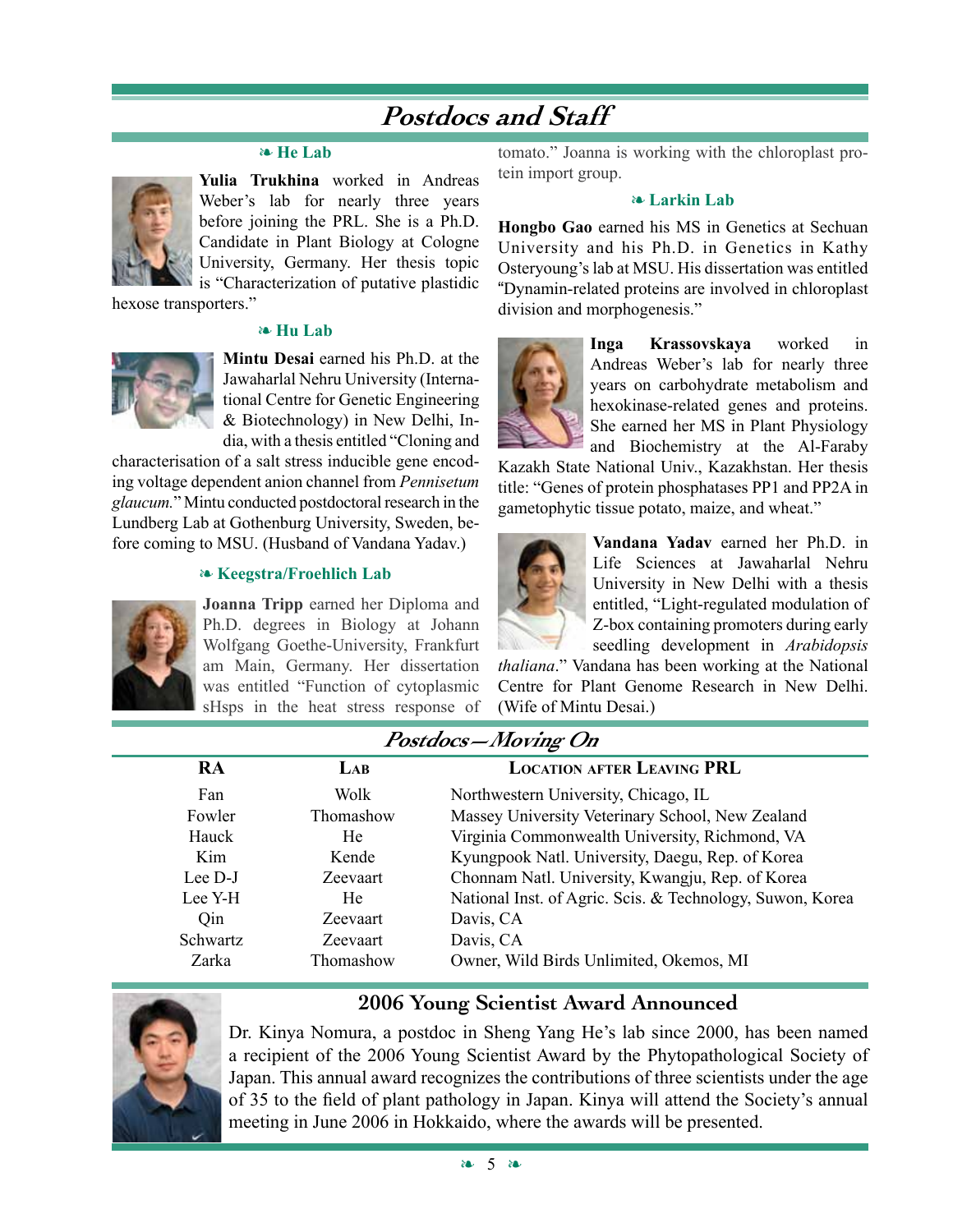#### ❧ **Computer Lab**



**Uwe Rossbach,** who arrived from Germany in 1990 to join Frans de Bruijn's lab, but eventually filled the role of computer guru for most of the building, pulled up roots and headed south last winter. The University of North Texas at Denton hired him as the Computer Sup-

port Manager in the College of Engineering. We've learned that the mild climate was not the prime motivating factor in his move. In October, Uwe married Li Tian, formerly of Dean DellaPenna's lab, now at Noble Foundation in Ardmore, Oklahoma. We wish them much happiness!



**Bryan Murphy,** who was hired following Uwe's departure, had previously worked as a systems analyst and administrator for several area businesses, including Liquid Web, Inc., SiteObjects, Inc., and the MSU

Alumni Assn. Bryan's expertise includes proficiency in a host of applications, from all versions of Windows and MacOS 8-10.2 to virus disassembly and recovery. We haven't been able to stump him yet!

## **Anton Lang Memorial Seminar and Awards**

The 2006 seminar will be presented on April 10 by **Dr. Ove Nilsson** of the Swedish University of Agricultural Sciences: "The role of the FT mRNA in photoperiodic regulation of plant growth and development." The abstract of findings reported in *Science* (2005, 309:1694-1696) follows.

### **The mRNA of the** *Arabidopsis* **Gene** *FT* **Moves from Leaf to Shoot Apex and Induces Flowering**

Tao Huang, Henrik Böhlenius, Sven Eriksson, François Parcy, Ove Nilsson

Day length controls flowering time in many plants. The day-length signal is perceived in the leaf, but how this signal is transduced to the shoot apex, where floral initiation occurs, is not known. In *Arabidopsis*, the day-length response depends on the induction of the *FLOWERING LOCUS T* (*FT*) gene. We show here that local induction of *FT* in a single *Arabidopsis* leaf is sufficient to trigger flowering. The *FT* messenger RNA is transported to the shoot apex, where downstream genes are activated. These data suggest that the *FT* mRNA is an important component of the elusive "florigen" signal that moves from leaf to shoot apex.





❧ Awards for Outstanding Research in 2005 went to Graduate Student **Tony Schilmiller** (right, Howe lab) and Postdoc **Dongsu Choi** (left, Kende lab). The 2005 seminar was presented by **Hans Kende** (Faculty, 1965 to present) on April 25: "Environmental, hormonal, and molecular regulation of growth in rice."



❧ **Contributions to the Anton Lang Memorial Fund** may be sent to the University Development Office, 220 Hannah Tech & Research Center, 4700 South Hagadorn, East Lansing, MI 48823. Please specify that your gift be directed to the Anton Lang Memorial Fund. All contributions are greatly appreciated.

We look forward to receiving your comments and suggestions for improvements to the Newsletter, as well as your news for inclusion in future newsletters. Please send these via e-mail to PRL Director Ken Keegstra (keegstra@msu.edu) or Newsletter Editor Karen Bird (birdk@msu.edu).

❧ 6 ❧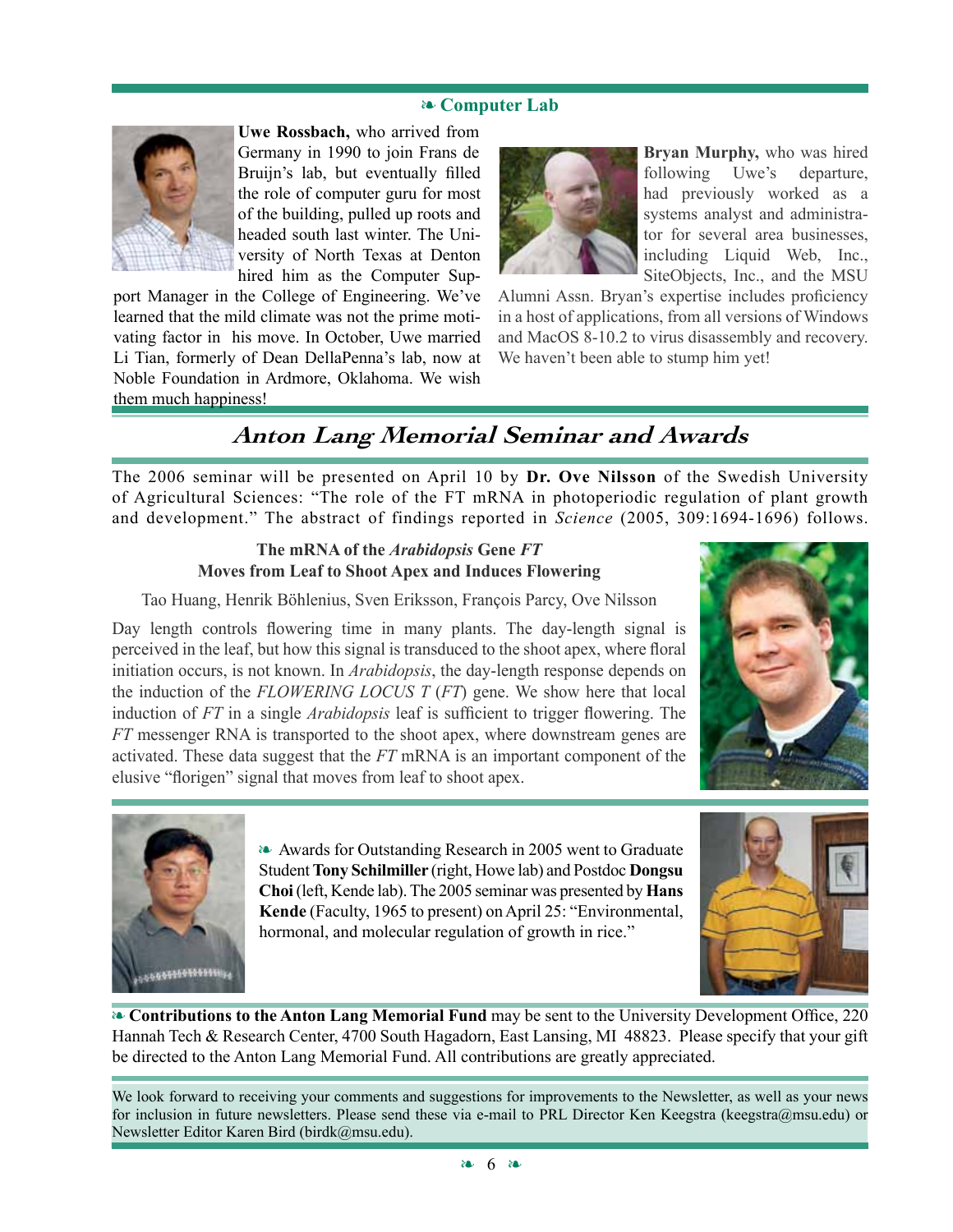### **PRL Retreat/DOE Renewal**



Donatella Canella and Mary Tierney enjoy a shared moment.⇒

Jianping Hu (left) converses with a colleague, while Rhidaya Shrestha (center) and Bonnie McCaig (right) view posters.





⇑ Abe Koo and Jillian Fan discuss a fine point during break.



⇑ Neil Adhikari, Vandana Yadav, and Hyder Ali Khoja tour the poster displays.



In August, the PRL retreat was held in conjunction with the DOE site visit, a triennial event. Traditionally held at the Kellogg Biological Station, in 2005 it was moved to the relatively new and more conveniently located Henry Center, near the University Club.

PRL faculty members presented their research programs to members of the review committee: Jane Glazebrook, John Richards, Edgar Spalding, Mary Tierney, and Elizabeth Vier-

> ling and DOE Representatives Walter Stevens and Sharlene Weatherwax. Each graduate student and postdoc prepared a poster for the event.

At the end of two days of presentations, the review team met with campus administrators and toured the PRL and related facilities.

In the end, the weeks of preparation paid off. Dr. Stevens notified Ken that the DOE had approved full funding for another three years.







⇑ Gregg Howe and Edgar Spalding pose for the camera.



⇑ Walt Stevens, Federica Brandizzi, and Rob Larkin enjoy a meal at the Henry Center.

With thanks to photographer John Froehlich.

❧ 7 ❧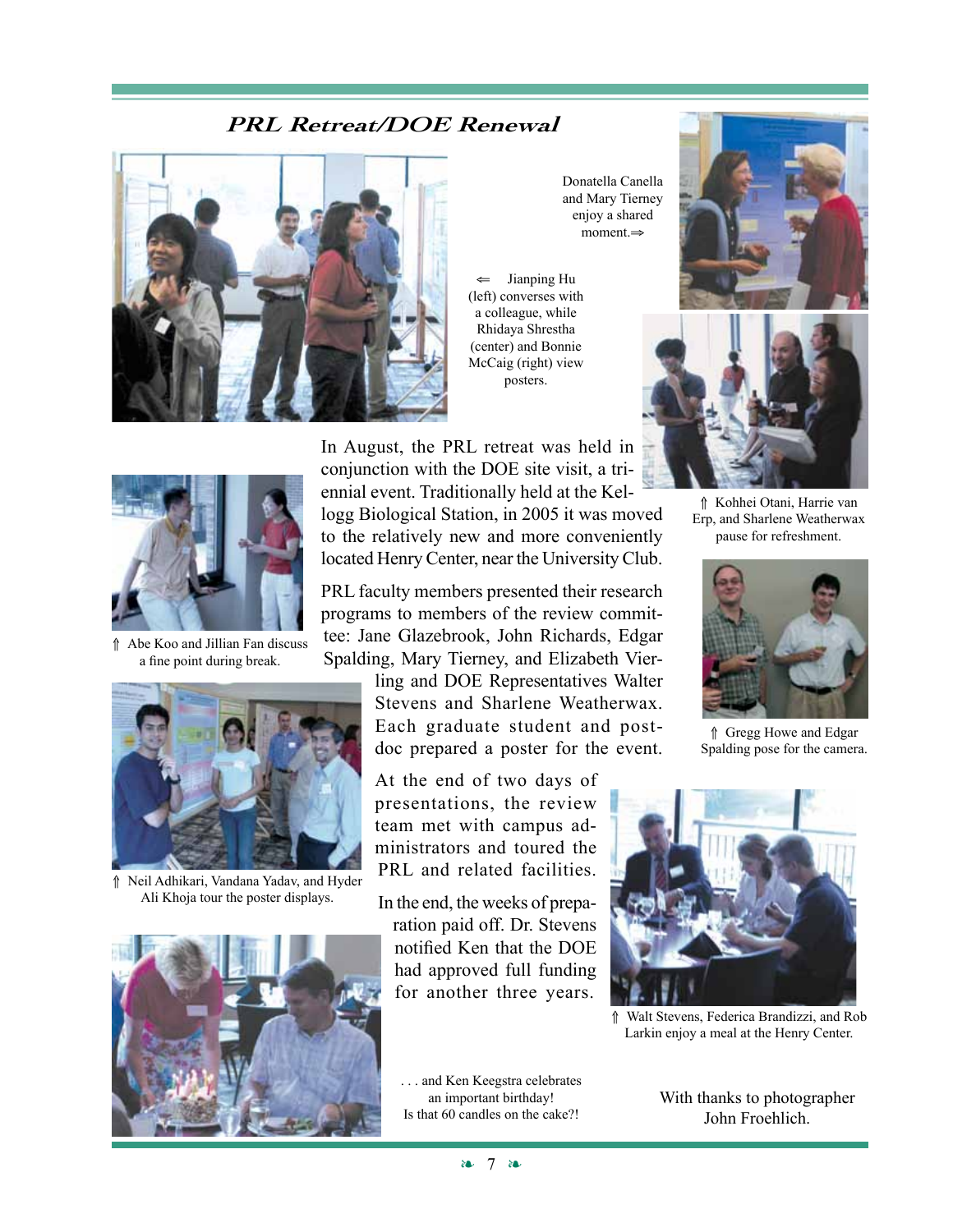# **Faces from the Past**



1. Sylvia Darr, George Haughn, Mark Estelle, & John



3. Ljerka Kunst who was a student at the PRL in the late 1980s with her husband George Haughn and their daughters, Hannah and Heather.



5. Hans & Gaby Kende with children Judy, Michael, and Benny. Circa 1978.



Browse, postdocs at the PRL in the mid 1980s. 2. Sylvia and George met again recently for the first time in almost 20 years at Chez Somerville. Sylvia is now an architect working in the San Francisco Bay area. She specializes in scientific buildings and recently designed a lab at the Carnegie Institution.



4. Delmer Lab, 1978. Back row: Nick Carpita, David Montezinos, Carl Kulow, David Maltby; Seated: Anita Klein, Debbie Delmer, H.M. Davies.



6. Jan & Riet Zeevaart with son Scott, ca. 1978.

Credits: Special thanks to Chris Somerville for photos 1, 2, & 3. Photos 4, 5, & 6 feature members of Lang's Gang: http://www.prl.msu.edu/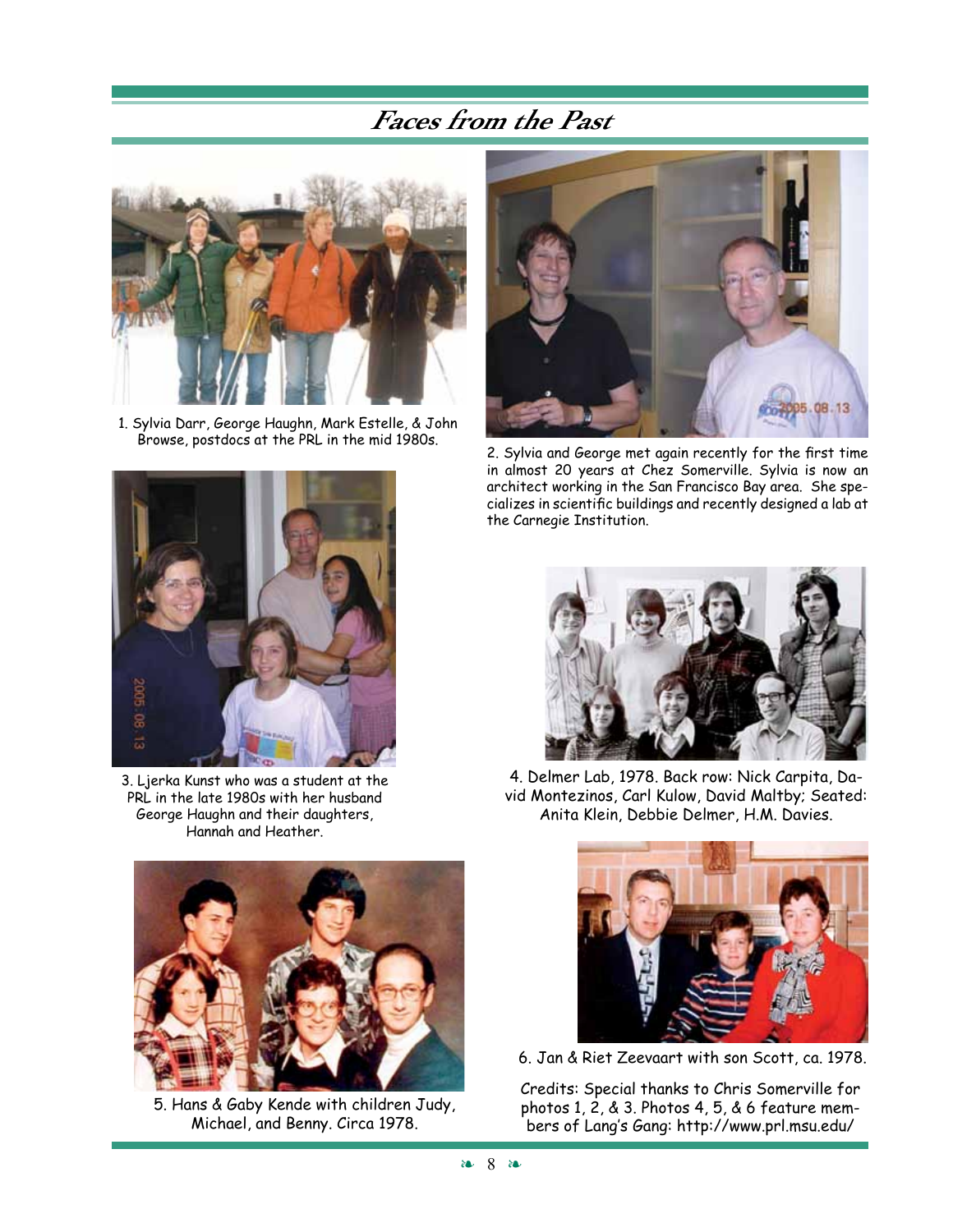

## *Tony Bleecker*



We were saddened to learn that Tony lost his long battle with cancer in January 2005. Tony was a graduate student in Hans Kende's lab from 1982 to early 1987, and then a postdoc for a year before moving on to a postdoctoral position at Caltech. The following year, Ken Keegstra offered Tony a faculty position in the Department of Botany at the University of Wisconsin-Madison. Tony accepted the position, eventually becoming a full professor and then chair of that Department. Tony is best known for having identified the first plant



*Hans Kende, Tony Bleecker, and Tony's wife, Sara Patterson,*

hormone (ethylene) receptor, and for his earlier work on ethylene biosynthesis. In 2004, he was awarded the prestigious medal for Research Excellence by the International Plant Growth Substance Association at their annual meeting in Canberra, Australia.



**Qing Fan:** (RA, Wolk, 2001-04; q-fan@) northwestern.edu) Qing reports that all is well in his new milieu at Northwestern University. He is enjoying his work with prions. And he is proud of his teenage daughter who, after only a year in the US, is enjoying school and getting straight As. We missed Qing's participation in the PRL

Holiday Band this year, but we are happy to hear that he continues to make room in his life for music. Recently, he was awarded the silver prize in the Chicago Chinese Singer Competition (see photo).

**Barbara Filner** (RA, Hertel, 1969; BarbaraFilner@aol.com) "When I left the PRL (in 1969) I went to another postdoc, with Abe Marcus at the Institute for Cancer Research in Philadelphia. I then had two academic appointments as Assistant Professor of Biology, first at



Columbia University and then Kalamazoo College. In 1978 I moved to Washington, DC, to work on policy studies at the National Academy of Sciences/Institute of Medicine, where I eventually became the Director of the Division of Health Sciences Policy. From there I went to the grants program of the Howard Hughes Medical Institute, where I was the Senior Program Officer responsible for the graduate fellowships, research resources, and international research programs. Along the way I married Harry M. Rosenberg and acquired two stepsons, Dan and Josh. I also have been active in the Association for Women in Science, and have been President of its Educational Foundation for almost ten years (we award modest fellowships to high school seniors and graduate students). I retired in 2001, and have been busy tending to the garden, traveling (often combined with birdwatching), visiting grandchildren, going to concerts and plays, and taking short courses at local cultural institutions."

**Phil Filner** (Faculty, 1965-81; filnerph@mail.bcpl.net) "I have been retired for more than a decade. Retirement has been quite liberating, because it has given me the freedom to get involved in activities for which I never would have otherwise found the time. … I have become involved in community activism. I was elected President of the Tollgate Action Group, our community improvement association, for the past couple of years. This activity largely consists of learn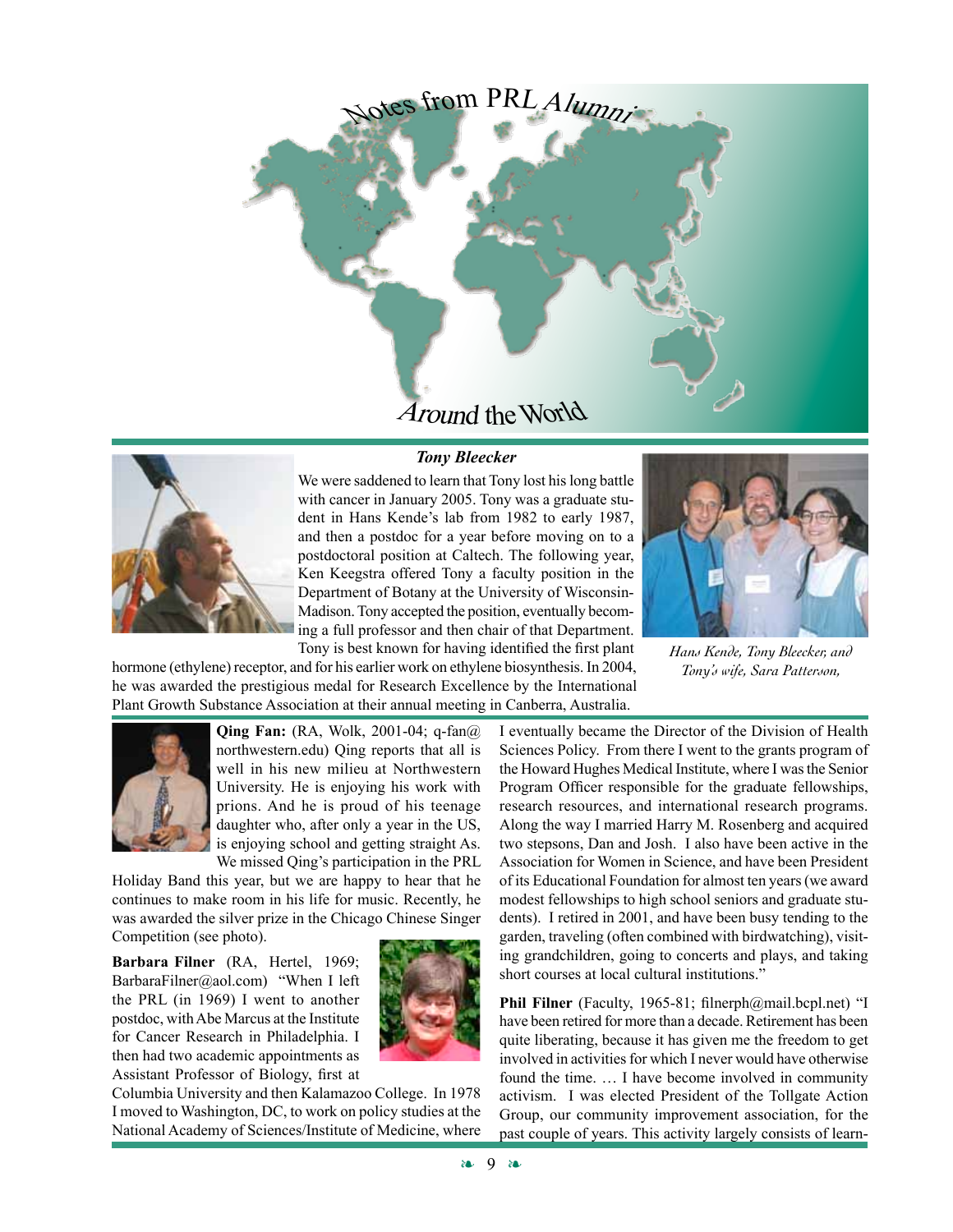ing about problems or potential improvements in the community and then either organizing some neighbors to work on it or finding out which part of the County government's bureaucracy should be dealing with it. Another volunteer hat I wear is as Managing Director of a small nature preserve I got established in the community, the Tollgate Wyndham Preserve. It took four years from conception to completion of final legal details to get it established. That activity led to me getting a third volunteer hat to wear: as a member of the Board of NeighborSpace of Baltimore County, Inc, a land trust set up to preserve small green areas like our preserve, in the older neighborhoods of Baltimore County.

"[As to children:] Daniel, who first got his hands on a computer, an Apple II, at the Bailey elementary school when he was about 5 in 1975, earned his degree in Computer Science and Engineering at UC-Berkeley, and makes his living as an independent game programmer. … David and Ethan both became professional violists.... David is now with the San Antonio Symphony as Director of Community Outreach. His wife Courtney, whom he met when both were students at Oberlin, is a violist with the Richmond, VA symphony. They need to find two jobs within commuting distance of one home (and get busy producing me some grandchildren!). Ethan is the violist of the Cypress String Quartet, which operates out of San Francisco, and is the quartet in residence at San Jose State University. He met his wife Elisabeth when both were students at the New England Conservatory of Music, where she was studying oboe performance. [Their son, Sebastian Samuel Filner, 3, is the only grandchild, so far.]

"My major science-related activity since retiring was as volunteer science officer of the Macular Degeneration Foundation, for which I monitored research progress on the causes and treatment of macular degeneration. I wrote descriptions for a lay audience of the science, which were posted on the Foundation's web site. Although I no longer do that, I think they are still posted at www.eyesight.org. I am hoping to be able to get some research into plant ecosystem dynamics done within the preserve I got started."



**Richard Firn** (once known as Dick; RA, Kende, 1971-3; drf1@york.ac.uk) "Time passes quickly when one is enjoying oneself. I have enjoyed my 33 years teaching and researching at the University of York. But too much pleasure may be bad for one so I have decided to resign soon. I don't

feel at ease with the money grabbing atmosphere that now pervades the department, the University and the country. I think my days at the PRL spoiled me because I never recall money being discussed - apart from comments on Derek L's desire to spend as much as possible on toys and gadgets on the grounds that there would be less money available for the Vietnam war.

"Luckily I will have plenty to keep me busy because Ulla and I now have a delightful cottage in Sweden. Some may recall that I built our timber house here in York (yes it is still standing) so my old carpentry skills can now be used again. I expect to escape more often to the tranquil Swedish lakes and woods. I will also be able to finish my book (did you know that Natural Products have shaped world history and still dominate human economic activity?), think more deeply about plant tropisms, expand my collection of apple varieties (now 26) and do more charity work."

**Susan Fujimoto** (GA, 1990-96, de Bruijn;  $\le$ sunflower945@yahoo.com) This year has been a busy one for me. I just completed my 4th year of employment at Iconix Pharmaceuticals. We are working on some interesting projects that have kept me very busy. I got married on September 24th. We had a small wedding and had a lot of fun. My husband, Maretno "Augus" Harjoto is an Assistant Professor in Accounting and Finance at San Jose State University. We also just bought a house in San Jose and are going to move on Thanksgiving weekend.

**Rodrigo Gutierrez:** (GA, 1997-2002, Green; rodrigo@nyu.edu) "I left the PRL in the Fall of 2003 to join Gloria Coruzzi's lab (NYU-Biology) as a postdoctoral fellow. Maite (who recently defended successfully her Ph.D. dissertation), Dante (our clever and energetic 2.5



years old) and I are excited to be in "The City". These past two years have been very busy, with lots of travel and plenty of work. My current research focuses on understanding gene expression changes in Arabidopsis in response to different nutritional regimes. For this I am using a systems biology approach that iteratively combines genomics, bioinformatics and molecular techniques. I have developed global network models of the plant cell, useful to interpret genome-wide experimental data. And in collaboration with people at NYU-Courant we are developing several computational tools to exploit these models and make them available to the community. This work was recently funded by a NSF research grant that I wrote. For those thinking about the future, just like the PRL, NYU is a happening place. I am having a great time interacting with and learning from mathematicians, statisticians, and computer scientists from the different NYU departments surrounding Washington Square. What else is new? I am happy to say that I have been offered a tenure-track position in one of the best universities in Chile, *P. Universidad Católica de Chile*. I will start next fall semester (March 2006). And I recently got two research grants that will allow me to get started reasonably well (no startup packages there). Needless to say, everybody in the PRL is welcome to come visit anytime - work or otherwise. Hope to see you all at some meeting. Good luck to everyone."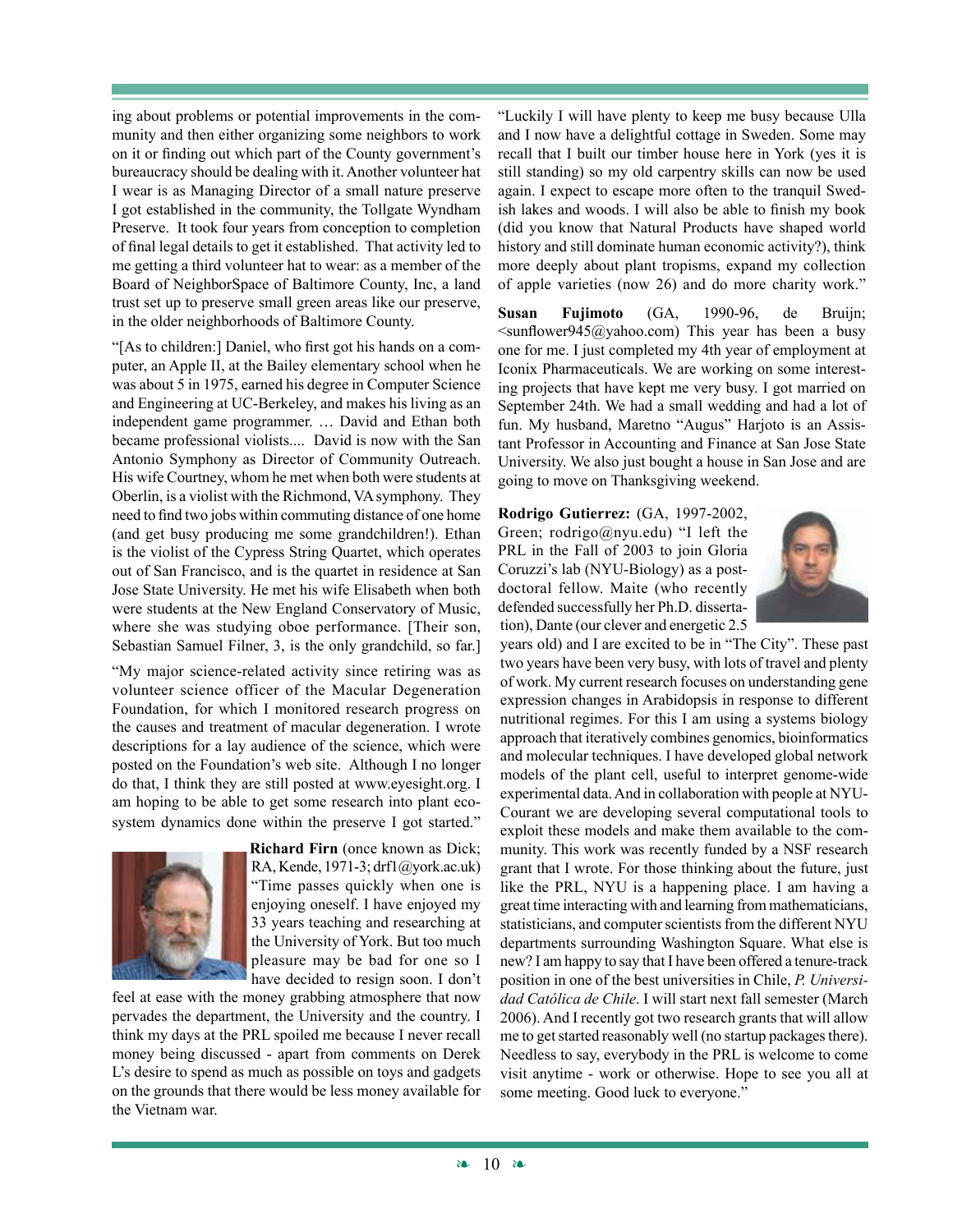**G. David Humble** (RA, Raschke, 1969-72; dave.humble@verizon.net) Dave Humble retired in September 2005 from Degussa/Goldschmidt Chemical Corporation where his last position was Global Team Leader, Agricultural Products. This was his second retirement. The first was from Monsanto Company about 12 years ago. "After leaving Dr. Raschke's lab at PRL in 1972, I worked at Procter and Gamble for 4 years until that company cancelled its agricultural research projects. I then moved to St Louis with Monsanto. There I worked in PGR, Herbicide and Environmental Science research. The crab grass herbicide Dithiopyr was a product of my research group. I also headed up the farms and labs for Monsanto in Belgium and Brazil for about 5 years in the 1980s.... Since I was logging about 100,000 air miles a year for Degussa/Goldschmidt, the usual retiree pastime of travel is not so attractive. However, , , , I am doing some consulting on agricultural adjuvants and international business and recently returned from a week in China."

**Dr. Guenter Kahl** (RA, 1970, Varner; kahl@em.unifrankfurt.de) **"**I was at the PRL for almost two years starting from fall 1969, working with late Joe Varner on the effect of GA3 on transcription of so-called tenaciously bound RNA in isolated pea leaf nuclei. Of course, at that time the techniques were rightaway archaic, but nevertheless produced results that were exciting for all of us. As with almost any work from some decades ago, nobody cares about it today anymore.

"Though I had a curious story to tell about Hans Kende, I couldn't meet your dead-line. But the story goes like: I had not seen Hans for about two decades, and did not even know how he would look after all this time. He certainly had no memory whatsoever of Guenter. It happened that I came back from France and went to the rest rooms in one of those rest houses along the German highways. And here I stood in front of a mirror, wanted to wash my hands, tried to take soap from a nearby container, and competed with a gentleman. We both said "oh sorry", and then - after all these years - recognized each other as Hans Kende and Guenter Kahl.

"I left university some years ago, and am now CSO in a startup company, GenXPro GmbH, that specializes on research, service and product development in the area of genomics and transcriptomics. It is located in the socalled research innovation centre biotechnology close to the Biocenter. And I am very happy to be there, first for the atmosphere, and second (but most important) for the complete absence of bureaucracy, that I unfortunately experienced with my university, especially in the latter days."



**Anita Klein** (GA, '81, Delmer; anita.klein@unh.edu; http://biochemistr y.unh.edu.Faculty/Klein/) "This year I'm writing from Arlington VA where I am spending the year as a Program Officer for the Plant Genome Program in the National

Science Foundation. I'm working for Machi Dilworth, another PRL alumnus. It's a great opportunity to get the pulse of some of the most exciting developments in Plant Biology. Among the benefits are getting to see many old friends who pass through Washington or who visit NSF. So far I've seen Roger Hangarter, Mary Lou Guerinot and Rob McClung, Bruce Whitaker, Mike Sussman and Nick Carpita."

**Heiner Lehmann** (RA, 1970-71, Jost; Heiner.Lehmann@ tiho-hannover.de) "I spent one year in the PRL of Michigan State University in 1970-71 and worked with Michael Jost on the formation of gas vacuoles in the blue-green alga *Microcystis aeruginosa*. After my return to Germany I became Professor of Botany and Cell Biology at the University of Veterinary Medicine in Hannover. Here I changed my interest to plant nutrition and studied the uptake and transport of ions from the soil through the root cortex into the stele. In common with my coworkers we found a second barrier (in addition to the endodermis) in the outer cortex of barley roots. After my retirement in fall of last year I enjoy my family and my home."

**Ulrich Melcher** (GA, '65-'70, Varner; umelcher@biochem. okstate.edu; http://opbs.okstate.edu/~melcher/UM.html) "Having wandered from biochemistry and plant physiology during my training at the PRL through molecular biology, immunology, virology, evolution, phytopathology, bacteriology and bioinformatics, I am now heading a project in plant virus biodiversity and ecology and dabble in agricultural biosecurity issues. I will shortly enter the Presidential lineage of the Oklahoma Academy of Science, I guess because I have dabbled in so many of the sciences."

**Anastasia Nikolskaya** (GA, 1990-97, Walton; ann2@ georgetown.edu) "I am on the faculty of Georgetown University for 3 years now. I am part of the Protein Information Resourse (PIR) and of the UniProt, which is a centralized resource for protein sequence and functional information run by an international consortium of PIR, EBI (TrEMBL database) and SIB (Swiss-Prot database). You can find us at http://pir.georgetown.edu/"

**Roger Thilmony** (RA, 1999-2003, He; thilmony@ pw.usda.gov) "The family and I are doing fine. Alec is going to start first grade at the end of the month and Luke is a rambunctious, slightly mischievous 2 year old (which I guess is to be expected). I certainly agree with you that the Bay Area has a lot to offer. We have lived here for 2 years and still haven't completed all of the many tourist-like things to see and do."

**Sridhar Venkataraman** (GA, 1994-2001, Raikhel; sridhardvenk@yahoo.com) "I am in India, working for Avesthagen, a 4-year-old biotech company. I lead the Agbiotech division."